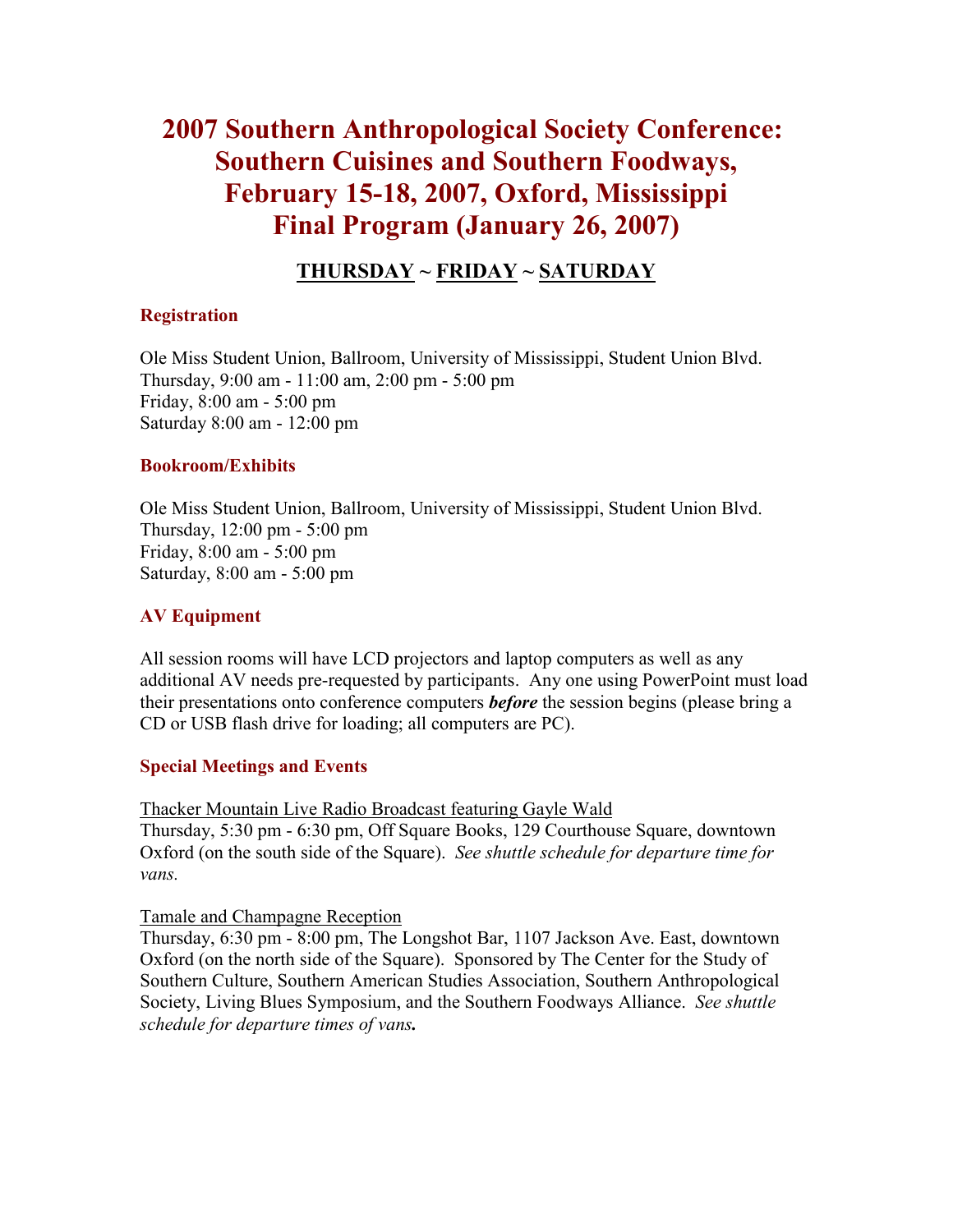### Keynote Address

Friday, 5:00 pm - 6:00 pm, Yerby Center Auditorium, Grove Loop, University of Mississippi (next to the Inn at Ole Miss). Thomas Hatley, The View from the Front Porch: Observations on the Sustainability of Southern Small Farms

### Blueswomen at the Big Truck Theater

Friday, 7:00 pm - 10:00 pm, Big Truck Theater, Taylor, MS. A night of blues entertainment featuring DiAnne Price and her Boyfriends and special guests. Hosted by Living Blues Symposium, Southern American Studies Society, and Southern Anthropological Society. Catfish box dinners from Taylor Grocery are available at the theater (cash only). If catfish is not to your taste, be sure to bring your own box dinner as there are no other eating establishments in Taylor. Also, alcohol is not sold in Taylor, *so please BYOB*. Transportation to and from Taylor will be provided on Oxford's own Double Decker buses, *check shuttle schedule for departure times*. If you prefer to drive, maps to the Big Truck Theater are included in your registration packet.

#### Academic Coffee Reception

Saturday, 9:00 am - 10:00 am, Barnard Observatory Lobby, Grove Loop, University of Mississippi (one block north of the Inn at Ole Miss). A reception for SAS, Southern American Studies Association and Living Blues Symposium sponsored by the U. of Mississippi College of Liberal Arts and the Center for the Study of Southern Culture.

#### Executive Committee Meeting and Lunch

Saturday, 12:00 pm - 2:00 pm, Ole Miss Student Union, Chancellor's Dining Room, University of Mississippi, Student Union Blvd.

### SAS Business Meeting

Saturday, 5:00 pm - 6:00 pm, Yerby Center Auditorium, Grove Loop, University of Mississippi, next to the Inn at Ole Miss.

### SAS Banquet and Awards Ceremony

Saturday, 6:30 pm - 9:30 pm, Oxford University Club, 300 N. Lamar Blvd., downtown Oxford (one block off the Square on N. Lamar). Cash bar-and-appetizer mixer from 6:30 to 7:30 pm; buffet dinner from 7:30 to 9:30 pm. Advance tickets are \$32 regular members, \$16 for students. Transportation provided to and from the Oxford University Club, *check shuttle schedule for departure times*. For those who prefer to drive, maps to the Oxford University Club are included in your registration packet. Email [Robbie](mailto:rethridg@olemiss.edu?subject=Banquet%20Reservations)  [Ethridge](mailto:rethridg@olemiss.edu?subject=Banquet%20Reservations) for reservations.

### **THURSDAY, FEBRUARY 15**

| $9:00$ am - 11:00am                       | Registration - Ole Miss Student Union, Ball Room               |
|-------------------------------------------|----------------------------------------------------------------|
| $2:00 \text{pm} - 5:00 \text{pm}$<br>Room | Registration, Book Room/Exhibits- Ole Miss Student Union, Ball |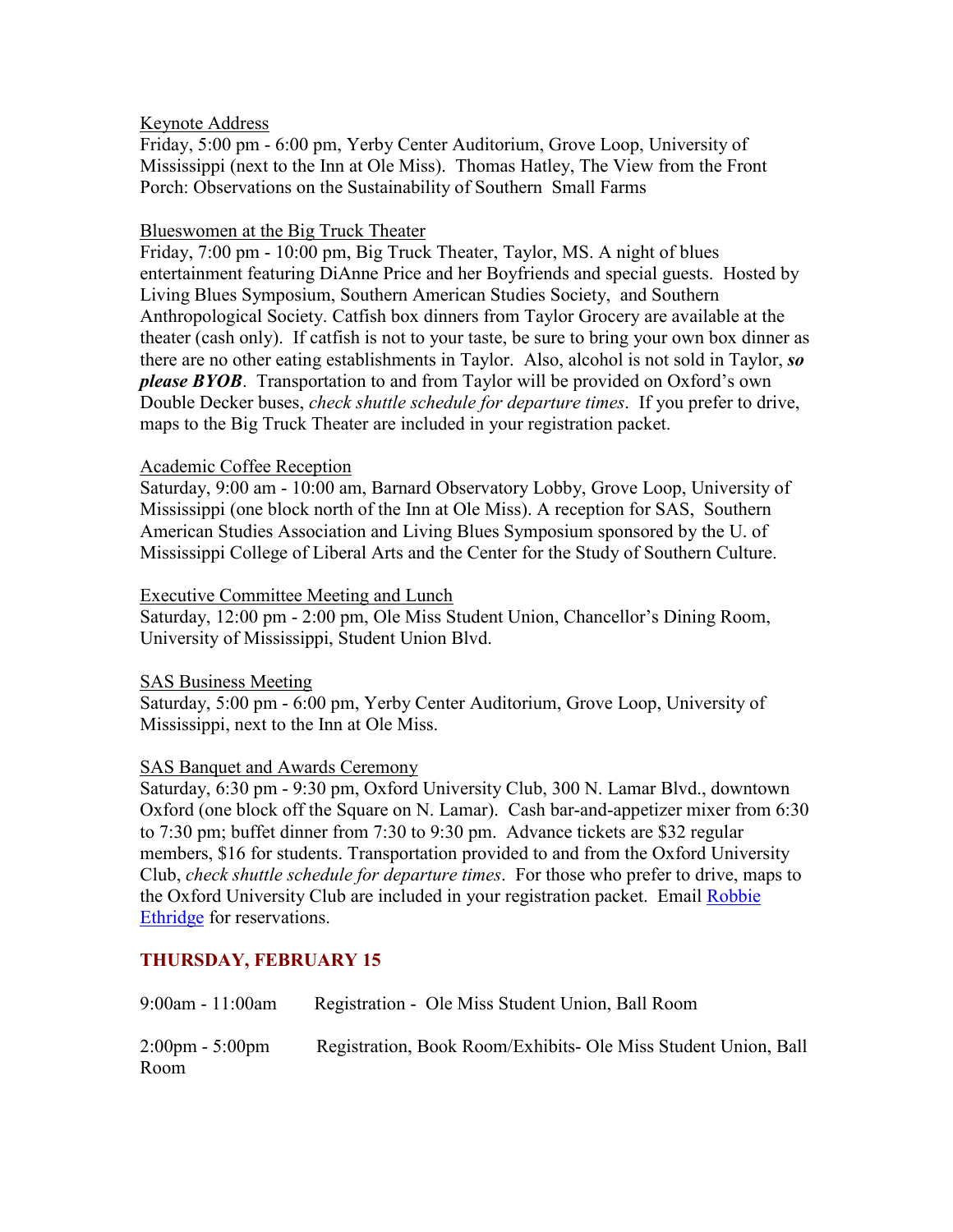### **Thacker Mountain Live Radio Broadcast**

Location: Off Square Books, 129 Courthouse Square, downtown Oxford (on the south side of the Square)

| $5:30 \text{pm} - 6:30 \text{pm}$ | Live radio broadcast featuring Gayle Wald. Transportation   |
|-----------------------------------|-------------------------------------------------------------|
|                                   | provided; see shuttle schedule for departure times of vans. |

### **Tamale and Champagne Reception**

Location: The Longshot Bar, 1107 Jackson Ave. East, downtown Oxford (on the north side of the Square).

6:30pm - 8:00pm Sponsored by The Center for the Study of Southern Culture, Southern American Studies Association, Southern Anthropological Society, Living Blues Symposium, and the Southern Foodways Alliance. Transportation back to hotel provided; *see shuttle schedule for departure times of vans*.

# **FRIDAY, FEBRUARY 16**

| $8:00am - 5:00pm$ |           | Registration, Book Room/Exhibits - Ole Miss Student Union, |  |
|-------------------|-----------|------------------------------------------------------------|--|
|                   | Ball Room |                                                            |  |

### *Friday Morning*

### **Symposium 1 - The Eastern Band of Cherokee Indians: A Tradition of Resiliency**  Location: Ole Miss Student Union, Room 404A Organizer: Anne Rogers, Western Carolina U.

Chair: Carrie McLachlan, Western Carolina U.

| $9:20-9:40$   | Eastman, Jane, Western Carolina U. - Spikebuck Town (31CY3): Life<br>Across the Creek from the Mound |
|---------------|------------------------------------------------------------------------------------------------------|
| $9:40-10:00$  | McLachlan, Carrie, Western Carolina U. - Cherokee "Chiefdoms" of the                                 |
|               | Eighteenth Century                                                                                   |
| $10:00-10:20$ | Rogers, Anne, Western Carolina U. - The Role of Women in Cherokee                                    |
|               | Society                                                                                              |
| $10:20-10:40$ | <b>Break</b>                                                                                         |
| $10:40-11:00$ | James, Jenny, Independent Scholar - Selu: Shamanic Revitalization and                                |
|               | Reconstruction                                                                                       |
| $11:00-11:20$ | Ragan, Angela, Western Carolina U. - Continuing a Proud Tradition:                                   |
|               | WWII and the Eastern Band of the Cherokee                                                            |
| $11:20-11:30$ | Discussion                                                                                           |

### **General Session 1 - The South in a Global World**

Location: Ole Miss Student Union, Room 405A Chair: Arthur Murphy, U. of North Carolina at Greensboro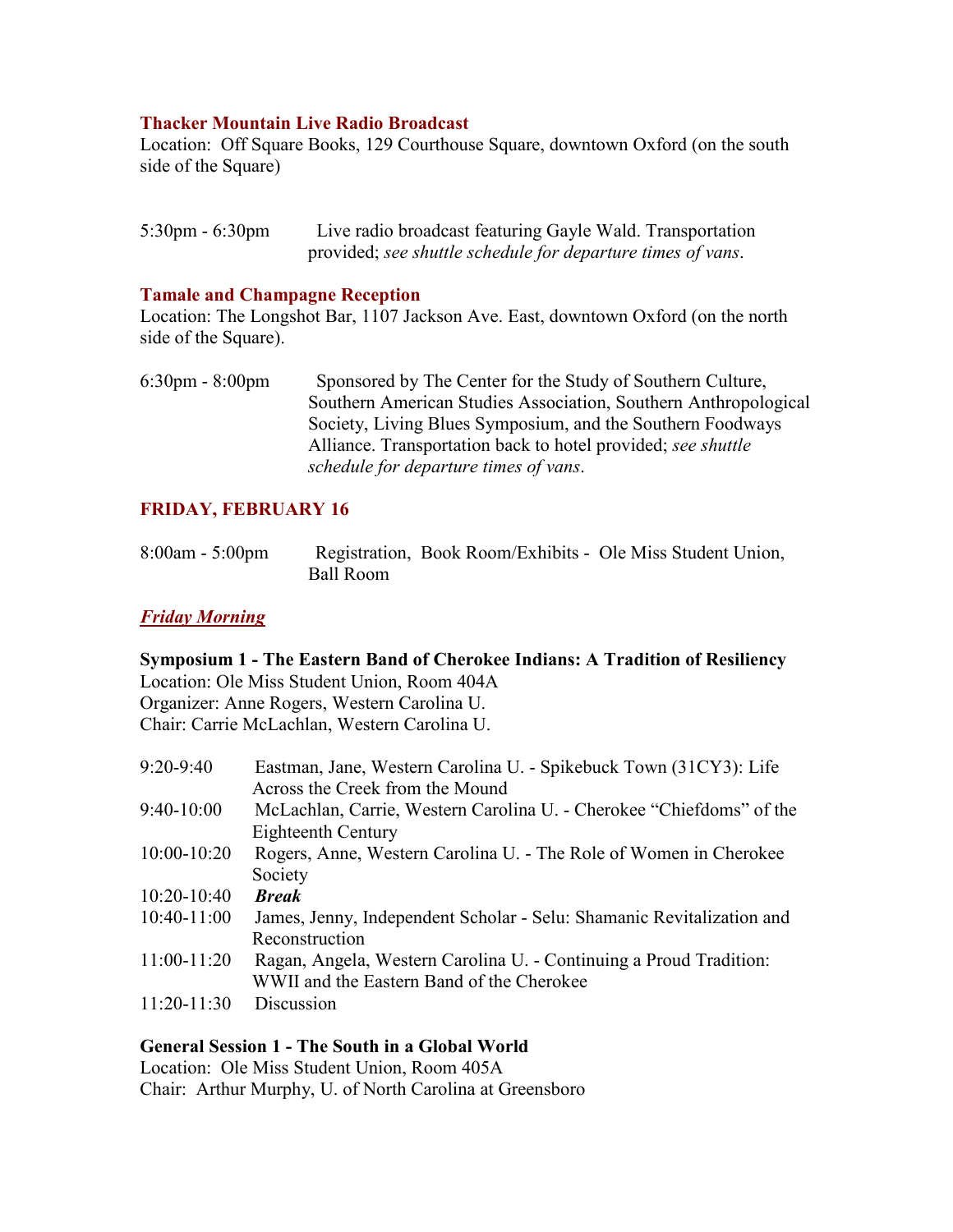| $9:00-9:20$     | Hill, Courtney, U. of North Carolina at Greensboro - Latino Avoidance,<br>Adoption, and Adaptation of Food in the South |
|-----------------|-------------------------------------------------------------------------------------------------------------------------|
| $9:20-9:40$     | Moberg, Mark, U. of South Alabama - Thinking Globally, Eating                                                           |
|                 | Ethically: Promises and Perils of the Fair Trade Movement                                                               |
| $9:40-10:00$    | Ivnanova, Sofia, U. of North Carolina at Greensboro - Immigrant                                                         |
|                 | Experiences of Food, Cooking, and Grocery Shopping in the US                                                            |
| $10:00 - 11:20$ | Redvers-Lee, Peter, Vanderbilt U. - Dislocated Procurement: An                                                          |
|                 | Ethnographic Study of Latin American Immigrant Shoppers in Nashville,                                                   |
|                 | Tennessee                                                                                                               |
| $10:20-10:40$   | <b>Break</b>                                                                                                            |
| $10:40-11:00$   | Vargas, Amanda Elias, U. of South Carolina - Preserving Self in                                                         |
|                 | Transnational Migration: The Experience of Mexican Migrants in South                                                    |
|                 | Carolina                                                                                                                |
| 11:00:11:0      | Roe-Fehrman, Erica, Middle Tennessee State U. - Medicine in the Field:                                                  |
|                 | Healthcare Access and Alternatives for Migrant Farmworkers in North                                                     |
|                 | Carolina                                                                                                                |
| $11:20-11:40$   | Stroupe, Angela, Middle Tennessee State U. - Southern Exposure: How                                                     |
|                 | Japanese Expatriates Experience Living in the South                                                                     |

## **Symposium 2 - Forensic Anthropology and Bioarchaeology**

Location: Ole Miss Student Union, Room 405B Organizer: Marie Danforth, U. of Southern Mississippi Chair: Marie Danforth, U. of Southern Mississippi

| $9:00-9:20$   | Martin, D.C., U. of Southern Mississippi and Zivin, Daniel B., U. of       |
|---------------|----------------------------------------------------------------------------|
|               | Southern Mississippi - Chemical Wars: The Effects of Different Cleaning    |
|               | Agents on Decomposition of Human Tissue                                    |
| $9:20-9:40$   | Page, Miranda, U. of Southern Mississippi - The Diet of the Mississippi    |
|               | Gulf Coast French Settlers as Determined from Isotope Analysis             |
| $9:40-10:00$  | Thompson, Andrew, U. of Southern Mississippi - A Comparison of             |
|               | Decomposition Patterns in the Fall and Spring in Southern Mississippi      |
| $10:00-10:20$ | Zivin, Daniel, U. of Southern Mississippi - Racial Differences and Secular |
|               | Change of the Sacrum                                                       |

# **Symposium 3 - Missions, Belief and Believers**

Location: Ole Miss Student Union, Room 405B Organizer: Joel Amnott, U. of South Florida Chair: Joel Amnott, U. of South Florida

| $10:40-11:00$ | Means, Johnathan, U. of West Florida - Missionaries, Anthropologists,   |
|---------------|-------------------------------------------------------------------------|
|               | and Socialization: An Observation                                       |
| $11:00-11:20$ | Raab, Rebecca R., U. of North Carolina at Wilmington - Mission Trip or  |
|               | International Church Retreat? The Socialization of Teenage Missionaries |

11:20-11:40 Amnott, Joel, U. of South Florida - Conversion Conversations: Missions and the Enculturation in Christian Fundamentalist Communities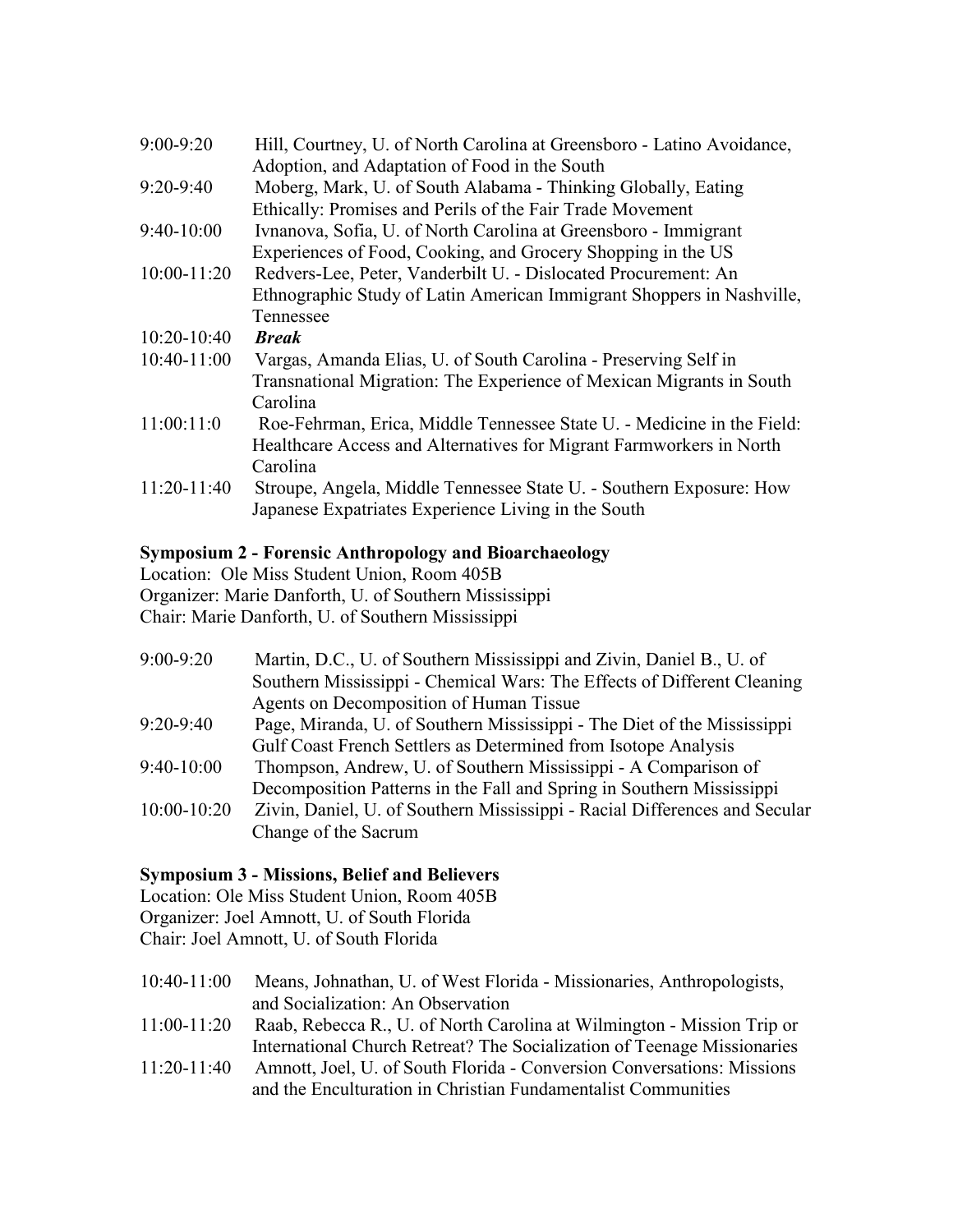# *Friday Afternoon*

### **Poster Session**

Location: Ole Miss Student Union, Ballroom

3:00-3:20 Morse, Amy, U. of North Carolina at Greensboro - Help in Surviving a War Zone: Formal and Informal Social Support in the Contexts of Mass Violence and Armed Conflict

# **Symposium 4 - The Political Ecology of Carteret Catch: An Applied Anthropological Perspective on Fishermen's Efforts to Sustain their Industry in North Carolina**

Location: Ole Miss Student Union, Room 404A

Organizer: Susan Andreatta, U. of North Carolina at Greensboro

Chair: Susan Andreatta, U. of North Carolina at Greensboro

| $1:20-1:40$ | Andreatta, Susan, U. of North Carolina at Greensboro - Participatory<br>Action Research Among the Fishing Community of Carteret County, |
|-------------|-----------------------------------------------------------------------------------------------------------------------------------------|
|             | North Carolina                                                                                                                          |
| $1:40-2:00$ | Parris, Michael, U. of North Carolina at Greensboro - The History and                                                                   |
|             | <b>Culture of Carteret County Shrimpers</b>                                                                                             |
| $2:00-2:20$ | Parlier, Anne, U. of North Carolina at Greensboro - How Far Did This                                                                    |
|             | Fish Travel?: A Political Ecology Perspective on Local Fish Consumption                                                                 |
|             | in Carteret County                                                                                                                      |
| 2:20:2:40   | Wood, Patrick, U. of North Carolina at Greensboro - Policy, Issues and                                                                  |
|             | Concerns of Carteret County Shrimp Harvesters                                                                                           |
| $2:40-2:50$ | Discussion                                                                                                                              |
|             |                                                                                                                                         |

### **Symposium 5 - Levee Monumentality: Text and Performance Along the Mississippi** Location: Ole Miss Student Union, Room 404A

Organizers: Amy Potter, Louisiana State U., and Miles Richardson, Louisiana State U. Chair: Miles Richardson, Louisiana State U.

| Potter, Amy, Louisiana State U. - Everyone's Levee but Your Own: The<br>$3:10-3:30$    |  |
|----------------------------------------------------------------------------------------|--|
| Changing Face of the Downtown Baton Rouge Levee                                        |  |
| Seemann, Jorn, Louisiana State U. - Let the Levee Speak to Us: Material<br>$3:30-3:50$ |  |
| Culture, Performance, and Spatial Representation in Baton Rouge                        |  |
| Wang, Guiyuan, Louisiana State U. - Mississippi Levee: Rolling Lines in<br>$3:50-4:10$ |  |
| My Heart                                                                               |  |
| Richardson, Miles, Louisiana State U. - Looking at the Levee Strangely<br>$4:10-4:30$  |  |
| Discussion<br>$4:30-4:40$                                                              |  |

# **Symposium 6 - Archaeological Research in Mesoamerica**

Location: Ole Miss Student Union, Room 405A Organizer: Gabriel Wrobel, U. of Mississippi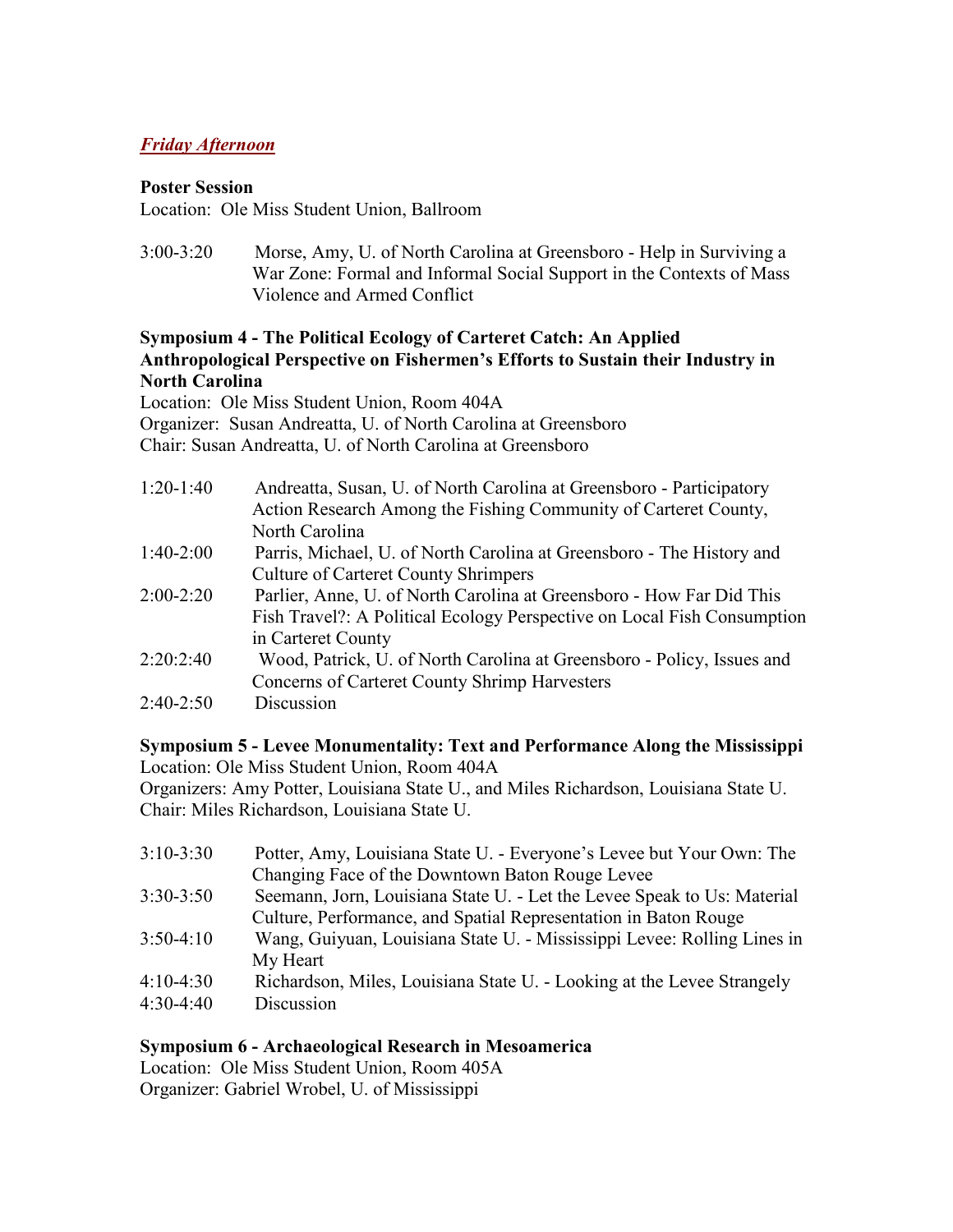Chair: Gabriel Wrobel, U. of Mississippi

| $1:30-1:50$ | Danforth, Marie, U. of Southern Mississippi - One Hundred Fifty Years of  |
|-------------|---------------------------------------------------------------------------|
|             | Maya Bioarchaeology                                                       |
| $1:50-2:10$ | Hardy, Jessica L., U. of Mississippi - Forging the River: Investigating   |
|             | Deep Valley Rock Shelter, Cayo District, Belize                           |
| $2:10-2:30$ | Jordan, Jillian, U. of Mississippi - Archaeological Survey at Deep Valley |
|             | in the Cayo District, Belize                                              |
| $2:30-2:50$ | Bounds, Sarah B., Millsaps College - Palaces and Palace Compounds         |
|             | Among the Classic Period Maya in the Central and Northern Maya            |
|             | Lowlands                                                                  |
| $2:50-3:10$ | <b>Break</b>                                                              |
| $3:10-3:30$ | Wrobel, Gabriel, U. of Mississippi - Mortuary Signatures of Peasants and  |
|             | <b>Smallholders in Ancient Maya Communities</b>                           |
| $3:30-3:50$ | Powis, Terry, Kennesaw State U. - Food of the Gods: Chocolate and the     |
|             | Ancient Maya                                                              |
| $3:50-4:10$ | Krause, Samantha M., U. of Mary Washington - Bilateral Asymmetry and      |
|             | Kingship among the Olmec                                                  |
| $4:10-4:30$ | Morgan, Mary Margaret, Milsaps College - Rethinking the Origins of        |
|             | Maya Civilization in the Puuc Region of Yucatan, Mexico                   |
| $4:30-4:40$ | Discussion                                                                |
|             |                                                                           |

# **General Session 2 – The Anthropology of "Outsiders"**

Location: Ole Miss Student Union, Room 405B

Chair: Melissa Schrift, Eastern Tennessee State U.

| $1:30-1:50$ | Webster, Harold W., U. of Southern Mississippi - Dio Vindici: Henry<br>Hughes: 19th Century Mississippi Precocious Genius, Slavocrat, and in |
|-------------|----------------------------------------------------------------------------------------------------------------------------------------------|
|             | His Own Mind Preordained by God to be the Greatest Mortal Man that                                                                           |
|             | Ever Was or Will Be                                                                                                                          |
| $1:50-2:10$ | Schrift, Melissa R., Eastern Tennessee State U. - Southern Comfort: Drug                                                                     |
|             | Advertising and the Cultural Politics of Illness in the South                                                                                |
| $2:10-2:30$ | Patten, Kristen, U. of West Florida and Burch, Tesa, U. of West Florida -                                                                    |
|             | Off the Beaten Path: Trash Trails and the Homeless as "Discarded"                                                                            |
|             | <b>Components of American Society</b>                                                                                                        |
| $2:30-2:50$ | Miller, Cynthia J., Emerson College - The Call to Look: Images and                                                                           |
|             | Identities from the Homelessness Photography Project                                                                                         |

# **General Session 3 – Southeastern Indians**

Location: Ole Miss Student Union, Room 405B Chair: Heidi Altman, Georgia Southern U.

| $3:10-3:30$ | Altman, Heidi, Georgia Southern U. and Belt, Tom, Western Carolina U. - |
|-------------|-------------------------------------------------------------------------|
|             | Tohi: The Cherokee State of Well-Being                                  |
| $3:30-3:50$ | Cozzo, David N., Western Carolina U. - Cherokee Snakebite Remedies      |
| $3:50-4:10$ | Sarbaugh, James, Independent Scholar - Preaching Christianity and       |
|             | Praying to                                                              |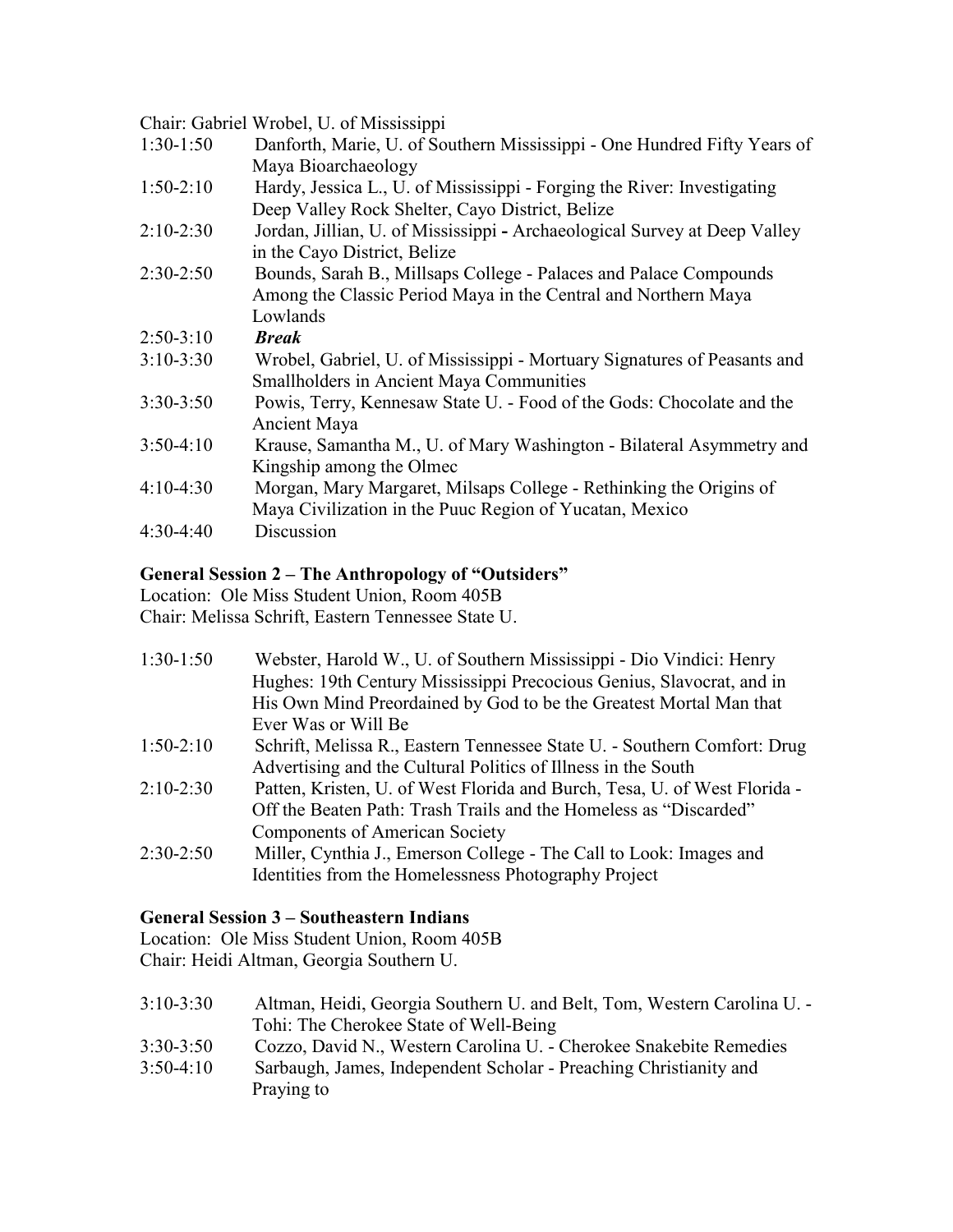Thunder

4:10-4:30 Ellison, Tria Marie, U. of Florida - Gender and Power in Koasati (Wo)Men's Speech: The Linguistic Structuration Method and New Possibilities for Historical Linguistics

### **Keynote Address**

Location: Yerby Center Auditorium, Grove Loop, University of Mississippi (next to the Inn at Ole Miss)

5:00-6:00 Hatley, Thomas, Western Carolina U. - The View from the Front Porch: Observations on the Sustainability of Southern Small Farms

### *Friday Evening*

### **Blueswomen at the Big Truck Theater**

Location: Big Truck Theater, Taylor, Mississippi

7:00-10:00 Blues music featuring DiAnne Price and her Boyfriends and special guests. *See Special Events (above) for details, and see shuttle schedule for departure times of the Double Decker bus*.

# **SATURDAY, FEBRUARY 17**

| $8:00$ am -5:00pm | Registration, Bookroom/Exhibits, Ole Miss Student Union, Ball |  |  |
|-------------------|---------------------------------------------------------------|--|--|
| Room              |                                                               |  |  |

# *Saturday Morning*

### **Academic Coffee Reception**

Location: Barnard Observatory Lobby, Grove Loop, University of Mississippi (one block north of the Inn at Ole Miss)

9:00am -10:00am Reception with coffee and pastries, sponsored by the U. of Mississippi College of Liberal Arts and the Center for the Study of Southern Culture.

### **Keynote Session - The Anthropology of Southern Foodways, Part I**

Location: Ole Miss Student Union, Room 404A Chair: Robert Philen, U. of West Florida

10:00-10:20 Johnson, David M., North Carolina A&T State U. - Teaching Anthropology Through Food 10:20-10:40 Lefler, Lisa J., Western Carolina U. - Ramps: Appalachian Delicacies That, "Smells God-Awful, But Cures What Ails Ya" 10:40-11:00 Beriss, David I., U. of New Orleans - The Color of Roux: Culture and Restaurants in New Orleans After Katrina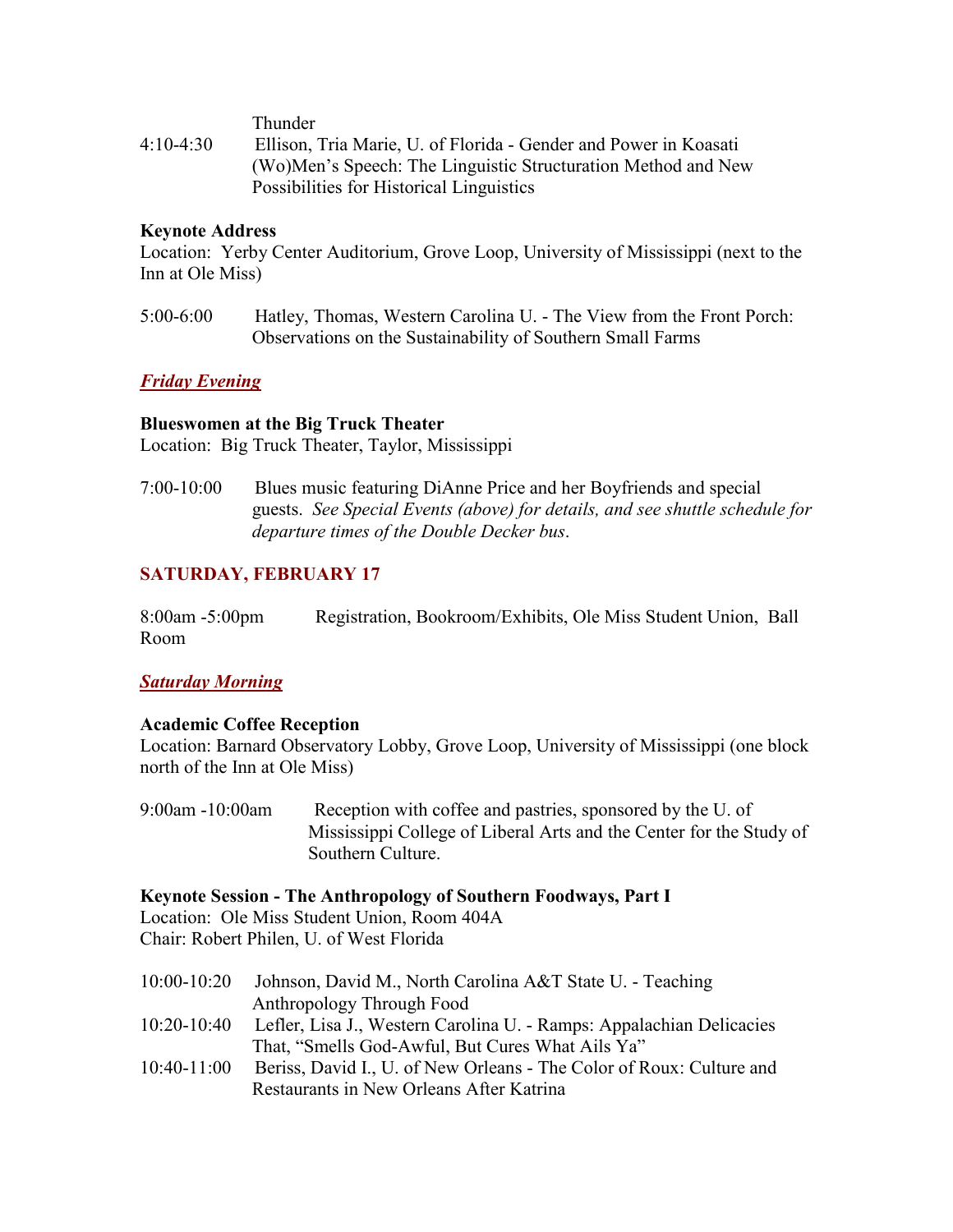| $11:00-11:20$   | Black, Connie R., Mississippi State U., Dodson, Wanda L., Mississippi   |
|-----------------|-------------------------------------------------------------------------|
|                 | State U., and Worthy, Sheri Lokken, Mississippi State U. - Pork Variety |
|                 | Meat Use by Elderly in Southeastern US                                  |
| $11:20-11:40$   | Philen, Robert, U. of West Florida - Southern Drinkways: Cultural       |
|                 | Models of Drinking and Drinking Behavior at a Southern University       |
|                 | Campus                                                                  |
| $11.40 - 12.00$ | $Rrisman$ Avi $FmorvU$ - Fair $Fare?$ Food as Contested Terrain in U.S. |

11:40-12:00 Brisman, Avi, Emory U. - Fair Fare?: Food as Contested Terrain in U.S. Prisons and Jails

# **Symposium 7 – Media of Memory**

Location: Ole Miss Student Union, Room 405A Organizer: Jason James, U. of Mary Washington Chair: Jason James, U. of Mary Washington

| $10:00 - 10:20$ | D'Oney, Daniel, Skidmore College - Collective Memory In the Houma      |
|-----------------|------------------------------------------------------------------------|
|                 | Nation offf Louisiana                                                  |
| $10:20-10:40$   | Harkin, Michael, U. of Wyoming - Memories Of The Lost: The Roanoke     |
|                 | Colony In The Early 20th Century                                       |
| $10:40-11:00$   | Huber, Peter B., P.B. Huber, Analysis and Research, Inc. - Horizons of |
|                 | History in Wamu, Papua, New Guinea                                     |
| $11:00-11:20$   | James, Jason, U. of Mary Washington-Recalling and Undoing Injury in    |
|                 | Dresden                                                                |
| $11:20-11:40$   | Sharp, Steve, Emeritus - Memory in a Cold and Distant Land             |
| $11:40-12:00$   | Williamson, Margaret Holmes, U. of Mary Washington - Mnemonic          |
| Mythology       |                                                                        |
| $12:00-12:10$   | Discussion                                                             |

# **General Session 4 - New Directions in Ethnography**

Location: Ole Miss Student Union, Room 405B Chair: Robert Shanafelt, Georgia Southern U.

| Shanafelt, Robert, Georgia Southern U. - Patterns that Connect: Unifying |
|--------------------------------------------------------------------------|
| Themes in the Teaching of Four Fields of Anthropology                    |
| Probasco, Susan, U. of Arkansas - Sacred Spaces and Childhood Places:    |
| The Arkansas Delta in Southern Native Ethnography                        |
| Hanrahan, Kelsey B., U. of South Carolina - The Apprenticeship of        |
| Wives: Expanding the Scale of Domestic Space in Northern Ghana           |
| Henderson, Rebecca R., U. of Mary Washington - On the Margins of the     |
| "Middle East" Western Tourism in Fes, Morocco                            |
| Trubee, Heather, U. of South Carolina - Representing Thai Identities:    |
| Displayed Material Culture in Schools and Museums                        |
| Murchison, Julian M., Milsaps College - "Knowing My Health for           |
| Myself": Investigating the Effects of ARVs on Living with HIV in         |
| Southern Tanzania                                                        |
|                                                                          |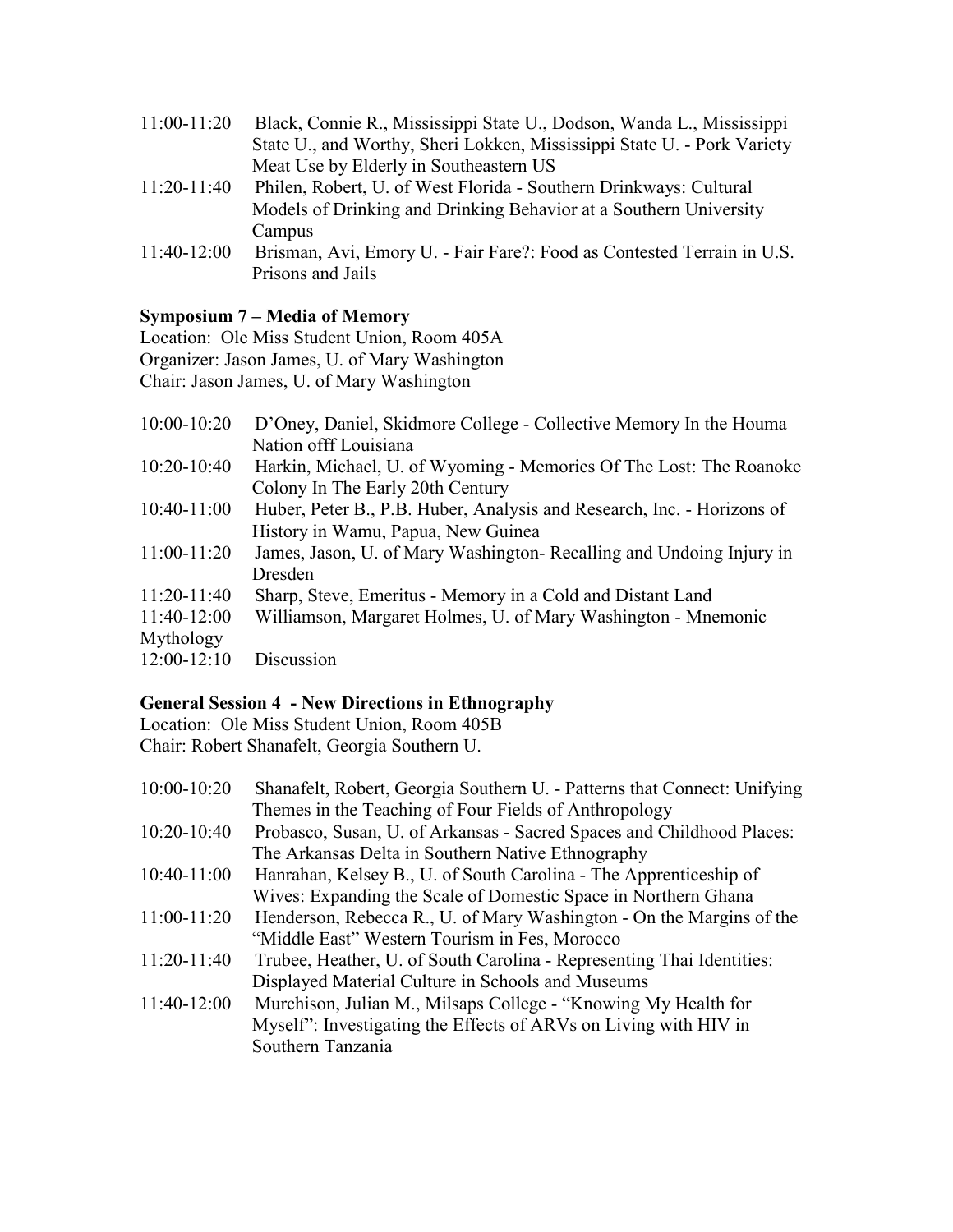# *Saturday Afternoon*

# **Keynote Session - The Anthropology of Southern Foodways, Part II**

Location: Ole Miss Student Union, Room 404A Chair: Donna Myers, U. of West Georgia

| $2:00-2:20$   | Gates, Laine, U. of Arkansas, Nolan, Justin M., U. of Arkansas, and<br>Schneider, Mary Jo, U. of Arkansas - Traditional Foodways and the |
|---------------|------------------------------------------------------------------------------------------------------------------------------------------|
|               | Politics of Obesity in the Arkansas Delta                                                                                                |
| $2:20-2:40$   | White, Ebonee, U. of South Carolina - Dietary, Nutritional, and Health                                                                   |
|               | Disparities in Rural South Carolina                                                                                                      |
| $2:40-3:00$   | McClellan-Welch, Sarah, Eastern Band of Cherokee Indians - Growing                                                                       |
|               | Good Health: Gardening and Agriculture Programs of the Eastern                                                                           |
|               | Cherokee                                                                                                                                 |
| $3:00 - 3:20$ | Lansdell, Brent, U. of Mississippi - Subsistence Data from a Contact                                                                     |
|               | Period Homestead in the Coastal Zone of South Carolina                                                                                   |
| $3:20-3:40$   | <b>Break</b>                                                                                                                             |
| $3:40-4:00$   | Welch, Kevin, Eastern Band of Cherokee Indians - Developing the                                                                          |
|               | <b>Center for Cherokee Plants</b>                                                                                                        |
| $4:00-4:20$   | Cain, Roger, U. of Arkansas, and Cain, Shawna M., U. of Arkansas -                                                                       |
|               | Hunters, Gatherers, and Modernity: Traditional Foodways of the                                                                           |
|               | Oklahoma Cherokee                                                                                                                        |
| $4:20-4:40$   | Myers, Donna, U. of West Georgia - Object as Metaphor in a Yuchi                                                                         |
|               | Community                                                                                                                                |

# **Symposium 8 - Shifting Realities on the Southern Landscape**

Location: Ole Miss Student Union, Room 405A

Organizer: Matt Samson, Davidson College, and Nancy Farley, Davidson College Chair: Matt Samson, Davidson College

| $2:00-2:20$   | Bugosh, Ariel, Davidson College - Thanksgiving Tamales: Transnational  |
|---------------|------------------------------------------------------------------------|
|               | Community And Foodways In Immigrant Congregations                      |
| $2:20-2:40$   | Delozier, Julia, Davidson College - Reweaving the Fabric of Community: |
|               | Evangelical Influence on a Guatemalan Widow's Cooperative              |
| $2:40-3:00$   | Dennis, David, Davidson College - Backing It Up: Louisiana Style Hip   |
|               | Hop                                                                    |
| $3:00 - 3:20$ | Fairley, Nancy, Davidson College, and Matt Samson, Davidson College -  |
|               | A Gaze Southward: Gumbo as Metaphor for Changing Landscapes in the     |
|               | (Global) South                                                         |
| $3:20 - 3:40$ | <b>Break</b>                                                           |
| $3:40-4:00$   | Iafrate, Mike, Davidson College - Dancing for the Lord                 |
| $4:00-4:20$   | Nelson, Christina, Davidson College - In Their Footsteps               |
| $4:20-4:30$   | Discussion                                                             |
|               |                                                                        |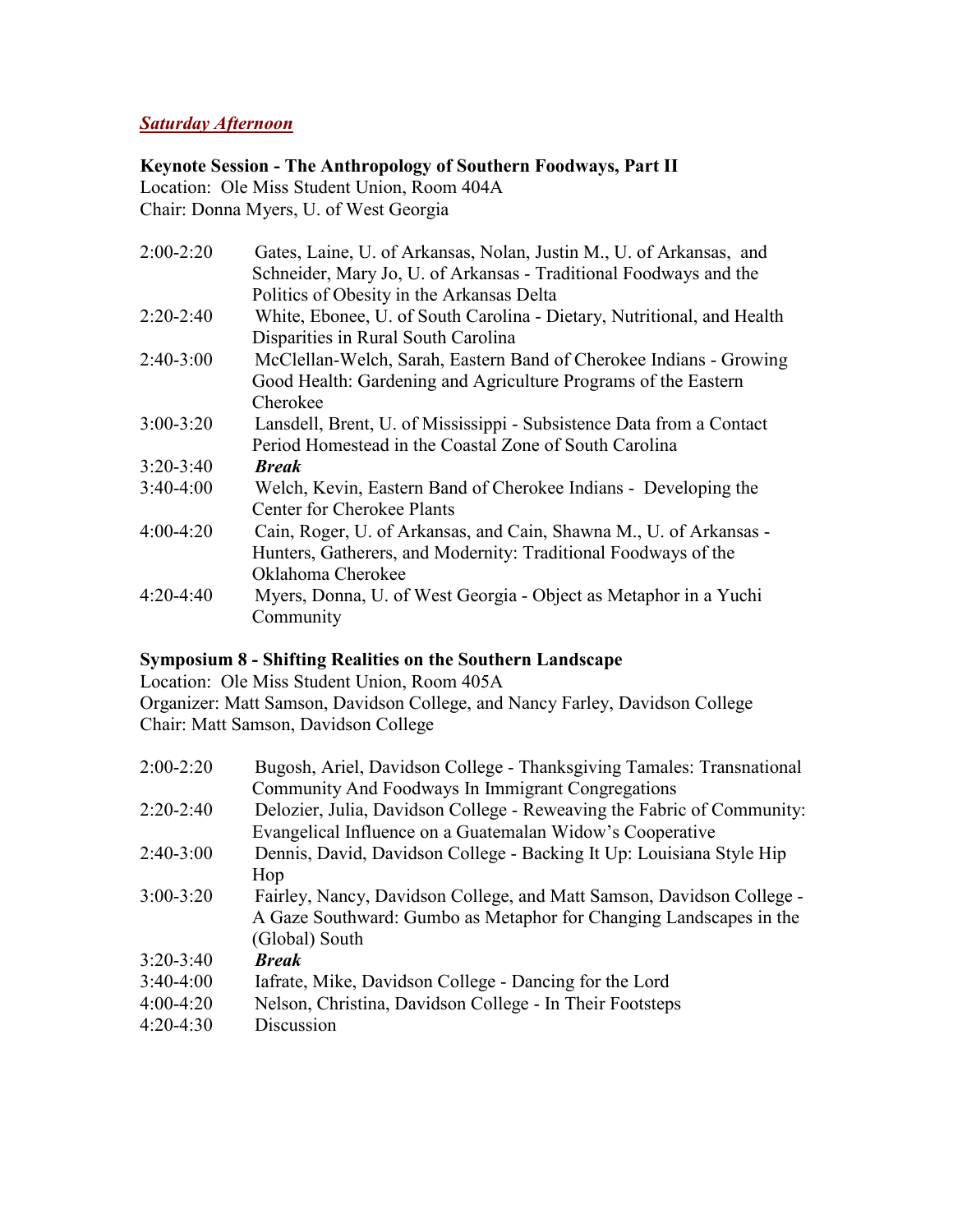# **General Session 5 – Gender Studies**

Location: Ole Miss Student Union, Room 405B Chair: Margaret Holmes Williamson, U. of Mary Washington

| $2:00-2:20$   | Assimacopoulos, Alexis, U. of Mississippi - How Does School Rugby       |
|---------------|-------------------------------------------------------------------------|
|               | Turn Boys South African Men?                                            |
| $2:20-2:40$   | Stout, Jennifer A., U. of Mary Washington-Hair and Femininity           |
| $2:40-3:00$   | Nanthana, Khamla, U. of Mary Washington - The Hidden Forces:            |
|               | Analysis of Women's Power in Tiwi Society of Northern Australia         |
| $3:00 - 3:20$ | Nelson, Jaclyn A., U. of Mary Washington - Fanfiction and Levi-Strauss: |

# Real Person Slash as Modern Myth-Making

# **General Session 6 - The Anthropology of Religion**

Location: Ole Miss Student Union, Room 405B

Chair: Kendall White, Washington and Lee U.

| $3:40-4:00$ | Ellis, Gretchen, Wake Forest U. - An Anthropological Case-Study of La |
|-------------|-----------------------------------------------------------------------|
|             | Hermandad de Nuestra Senora del Rocio                                 |
| $4:00-4:20$ | Scott, Diane E., Louisiana State U. - To the Chapel in Chains         |
| $4:20-4:40$ | White, Kendall O., Washington and Lee U. - Becoming Orthodox          |
|             | Christians: The Ascendancy of Mormon Neo-Orthodoxy                    |

### **General Session 7 - Archaeology**

Location: Ole Miss Student Union, Room 404B Chair: Steve Hale, Georgia Southern U.

| $3:40-4:00$ | Greene, Emily, U. of Mississippi - Celtic Feasts                 |
|-------------|------------------------------------------------------------------|
| $4:00-4:20$ | Hale, Steve, Georgia Southern U. - The First Panamanian and Kuna |
|             | General Congress Approved Archaeology in San Blas, Panama        |
| $4:20-4:40$ | Chamlee, Sarah, U. of the South - Looting of Shipwrecks in the   |
|             | Dominican Republic                                               |

### **Symposium 9 - The Hungry World: Circum-Arctic Cultural Parallels of Individuality and Danger**

Location: Ole Miss Student Union, Room 403 Organizer: Terry Prewitt, U. of West Florida Chair: Terry Prewitt, U. of West Florida

| $3:30-3:50$ | Prewitt, Terry, U. of West Florida - The Ghost that Ate Children |
|-------------|------------------------------------------------------------------|
| $3:50-4:10$ | Lopez, Tomas, U. of West Florida - Raven Myths and the Cultural  |
|             | Ecology of the Far North                                         |
| $4:10-4:30$ | Anderson, Myrdene, U. of West Florida - Saami Shamans (noaidit), |
|             | Magpies (noai'di loddit), and the Ecology of Arctic Survival     |
| $4:30-4:40$ | Discussion                                                       |
|             |                                                                  |